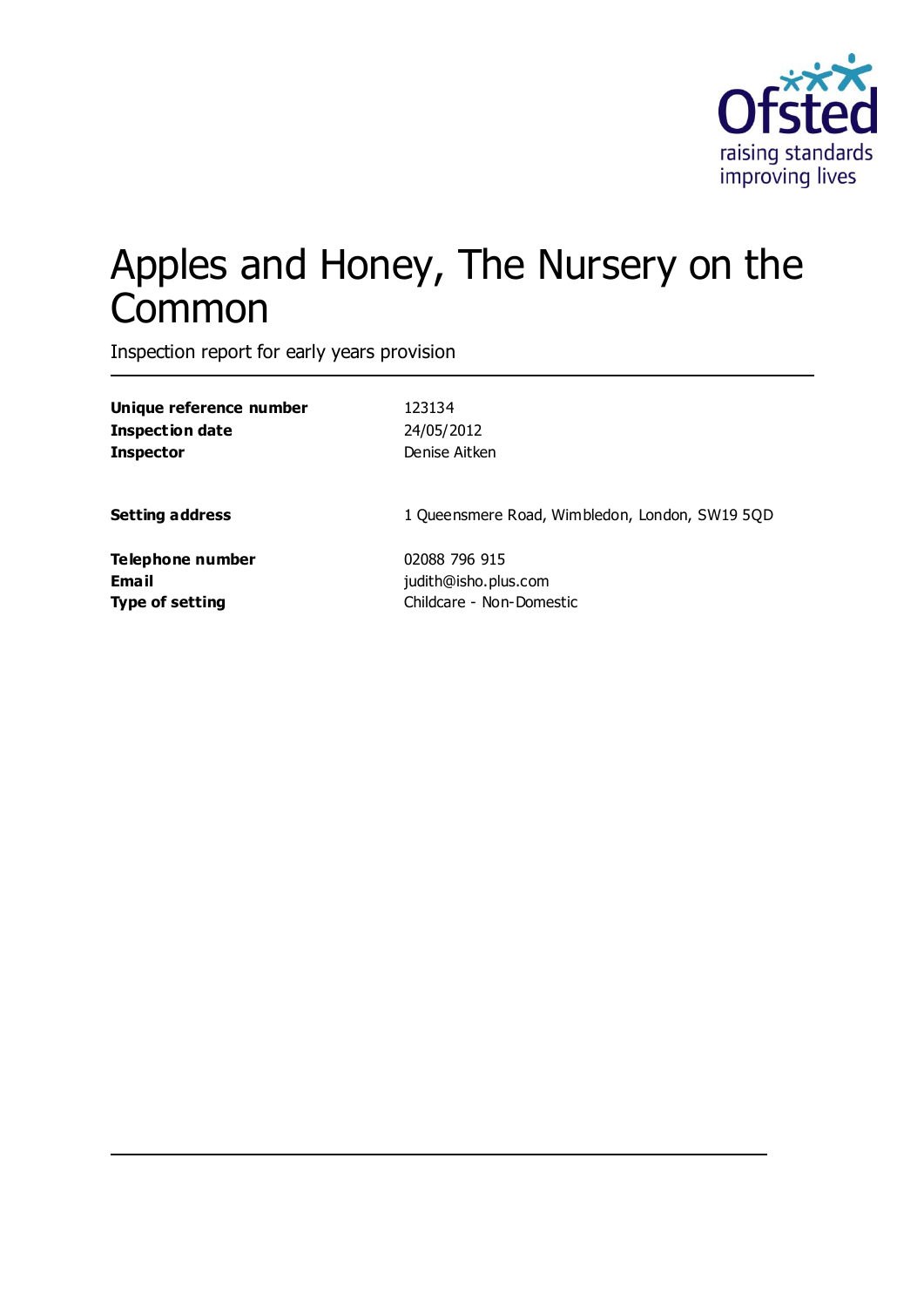The Office for Standards in Education, Children's Services and Skills (Ofsted) regulates and inspects to achieve excellence in the care of children and young people, and in education and skills for learners of all ages. It regulates and inspects childcare and children's social care, and inspects the Children and Family Court Advisory Support Service (Cafcass), schools, colleges, initial teacher training, work-based learning and skills training, adult and community learning, and education and training in prisons and other secure establishments. It assesses council children's services, and inspects services for looked after children, safeguarding and child protection.

If you would like a copy of this document in a different format, such as large print or Braille, please telephone 0300 123 1231, or email enquiries@ofsted.gov.uk.

You may copy all or parts of this document for non-commercial educational purposes, as long as you give details of the source and date of publication and do not alter the information in any way.

T: 0300 123 1231 Textphone: 0161 618 8524 E: enquiries@ofsted.gov.uk W: [www.ofsted.gov.uk](http://www.ofsted.gov.uk/)

© Crown copyright 2012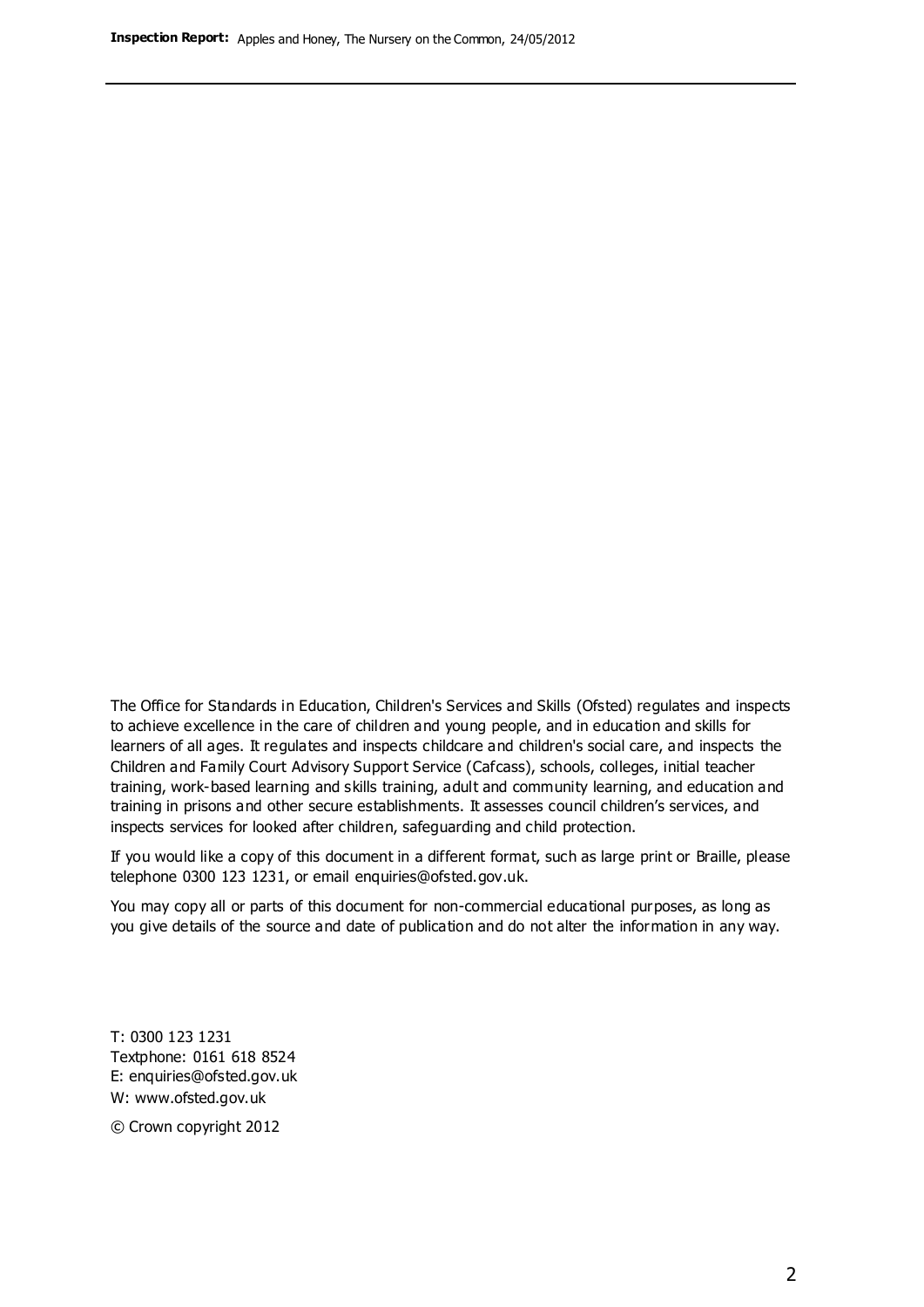### **Introduction**

This inspection was carried out by Ofsted under Sections 49 and 50 of the Childcare Act 2006 on the quality and standards of the registered early years provision. 'Early years provision' refers to provision regulated by Ofsted for children from birth to 31 August following their fifth birthday (the early years age group). The registered person must ensure that this provision complies with the statutory framework for children's learning, development and welfare, known as the *Early* Years Foundation Stage.

The provider must provide a copy of this report to all parents with children at the setting where reasonably practicable. The provider must provide a copy of the report to any other person who asks for one, but may charge a fee for this service (The Childcare (Inspection) Regulations 2008 regulations 9 and 10).

The setting also makes provision for children older than the early years age group which is registered on the voluntary and/or compulsory part(s) of the Childcare Register. This report does not include an evaluation of that provision, but a comment about compliance with the requirements of the Childcare Register is included in Annex B.

Please see our website for more information about each childcare provider. We publish inspection reports, conditions of registration and details of complaints we receive where we or the provider take action to meet the requirements of registration.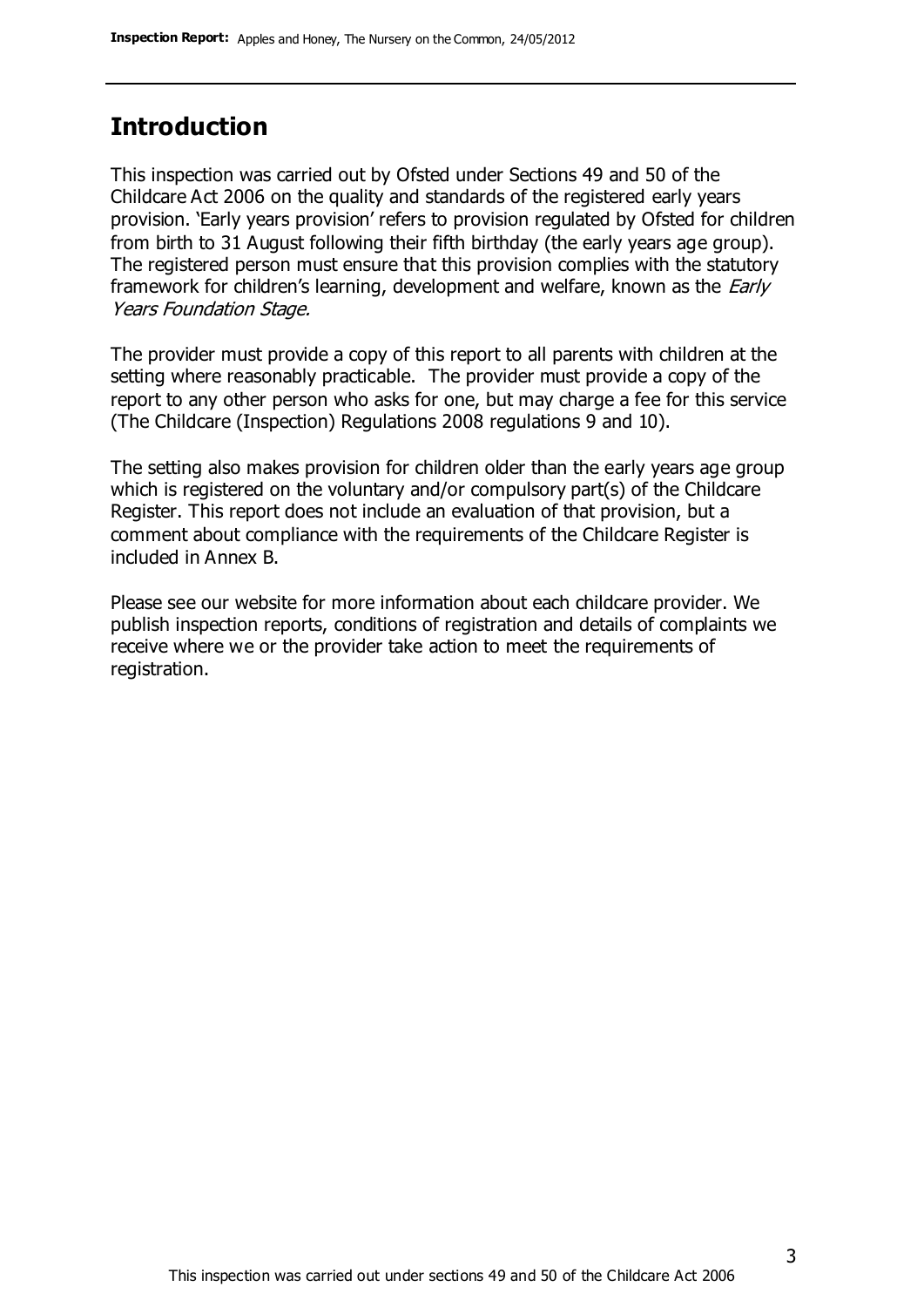### **Description of the setting**

Apples and Honey, The Nursery on the Common registered in 2002 and operates within self-contained premises at the Wimbledon and District Synagogue. It is situated in Wimbledon, and lies midway between Southfield's underground station and Wimbledon train station. The premises include two playrooms and an enclosed, outdoor area. Children from all religions and faiths are encouraged to join the nursery, although the majority of children are Jewish. Children engage in Jewish celebrations and customs, and are encouraged to develop an awareness of oral Hebrew. The nursery liaises with the toddler group that runs on site.

The nursery is registered on the Early Years Register and both the compulsory and voluntary parts of the Childcare Register. It is registered to care for a maximum of 30 children at any one time aged from two years to under eight years. There are currently 32 children aged from two years to five years on roll. The nursery is open each weekday, term-time only. Sessions run from 9.30am, to 2pm Monday to Thursday and 9.30am, to 12.30pm on Fridays The nursery receives funding for the provision of free early education for children aged three and four years. The nursery supports children with special educational needs and/or disabilities and children who speak English as an additional language. The nursery employs seven members of staff, including the principal. Of these, three hold qualified teacher status and two hold relevant National Vocational Qualifications in Early Years at level 3 and above

### **The overall effectiveness of the early years provision**

Overall the quality of the provision is outstanding.

The nursery is outstanding in meeting the needs of children. There are meticulous procedures in place to ensure that each child is treated as an individual, whose care and education is of paramount importance. Overall, the nursery provides children with activities that are inspirational, which means that children enjoy learning. The nursery is subject to excellent evaluation and quality assurance procedures put into place by all staff. These ensure that the nursery maintains outstanding continuous improvement.

### **What steps need to be taken to improve provision further?**

To further improve the high quality early years provision the registered person should consider:

providing further information and communication technology (ICT) activities outdoors ..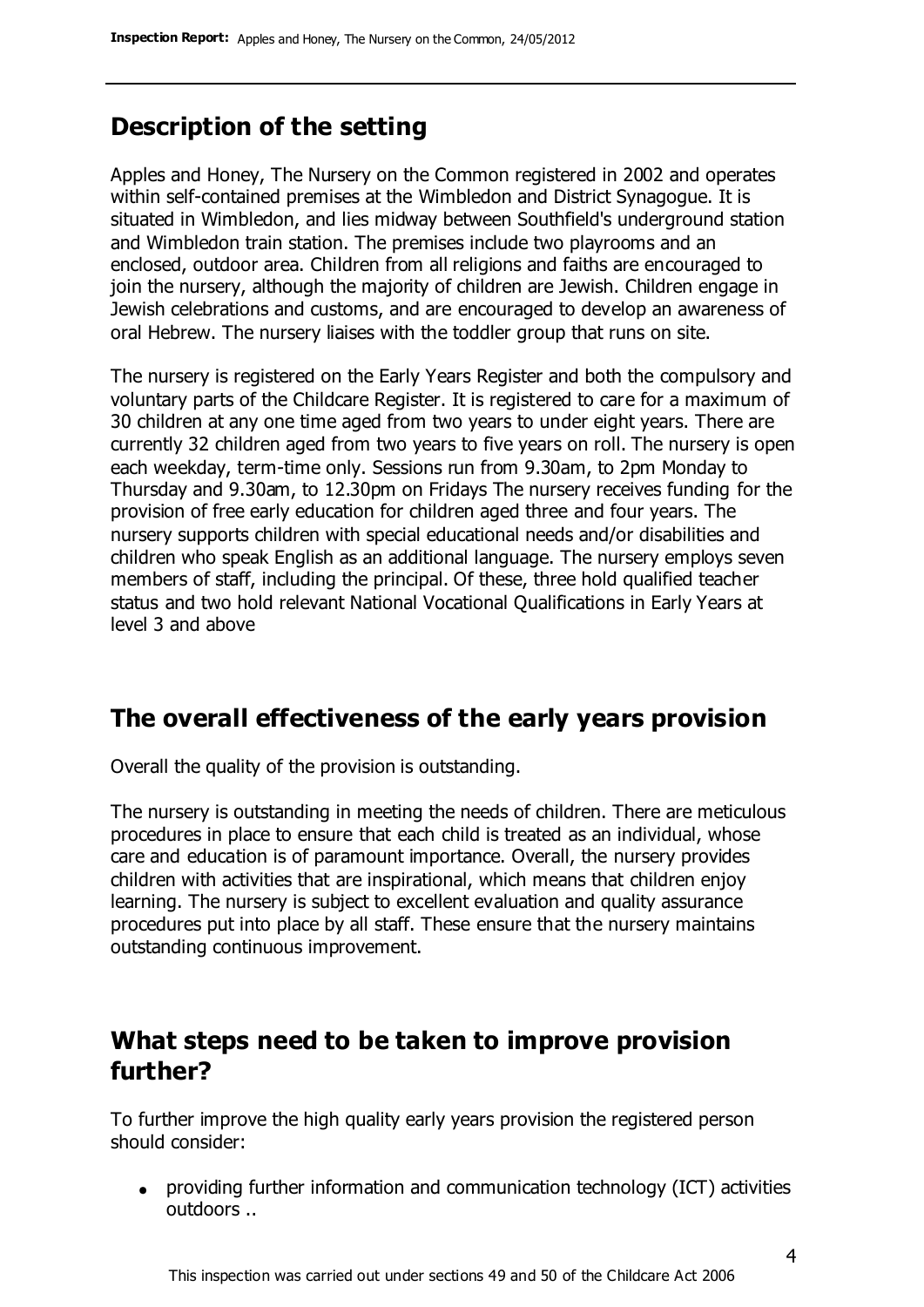### **The effectiveness of leadership and management of the early years provision**

The nursery principal works with children, aided by a team of highly qualified, experienced staff, who are thorough at implementing the policies and procedures. There are highly robust systems in place to safeguard children. All staff are vetted and hold Criminal Records Bureau checks. They meticulously maintain all regulatory paperwork, and risk assessments of equipment, activities and trips are excellent. Therefore, they promote children's well-being exceptionally well.

The principal and staff carry out excellent self-evaluation and compile an ongoing list of improvements. In particular, staff's recent training to support children's social communication has had great impact. Therefore, innovative activities and resources enable children to develop exceptional confidence and self-esteem. All staff show high motivation to develop their professional skills. They implement original ideas to enrich every area of the nursery so children are highly stimulated to learn.

Staff have excellent attitudes towards promoting equality and diversity, supporting children from different religious and cultural backgrounds. Staff extensively use impressive ranges of books, displays and very well planned activities to invite children to talk about different customs, festivals and traditions. One particularly inspirational activity was a visit to another faith-based setting for children to learn about similarities and differences. This means that children at an early age are gaining a rich awareness of different communities. The special educational needs coordinator works highly effectively with children's key persons and parents to identify possible concerns. She has excellent relationships with health professionals and her work with them is highly productive in ensuring that children receive relevant services. She also supports parents in making their own referrals. Children with additional needs receive comprehensive, individual education plans, which ensure that they have opportunities to learn from every area of the nursery environment.

Children, their parents/carers and key persons are all involved in preparing for entry into the nursery, and children receive help to prepare their own entry profile. In this way, children's individualism and family background are acknowledged and celebrated, and they gain an excellent sense of belonging to the nursery community. One new parent said, 'I could not have hoped for better; in just a short time, my son cannot wait to get to nursery every day.' The nursery promotes highly effective partnerships with schools and goes to great lengths to exchange information about children's needs as required. The nursery is excellent at engaging with parents. Staff actively plan partnership with parents into the curriculum, and parents participate regularly in activities and trips. Parents receive invitations to events at which they can learn more about child development. Staff fully include parents' views and consider them important in shaping the development of the nursery; there is a parents' forum and annual survey to gauge parental satisfaction, views and ideas for the future. Feedback to parents is extensive, through daily staff conversation, email from key persons, a newsletter,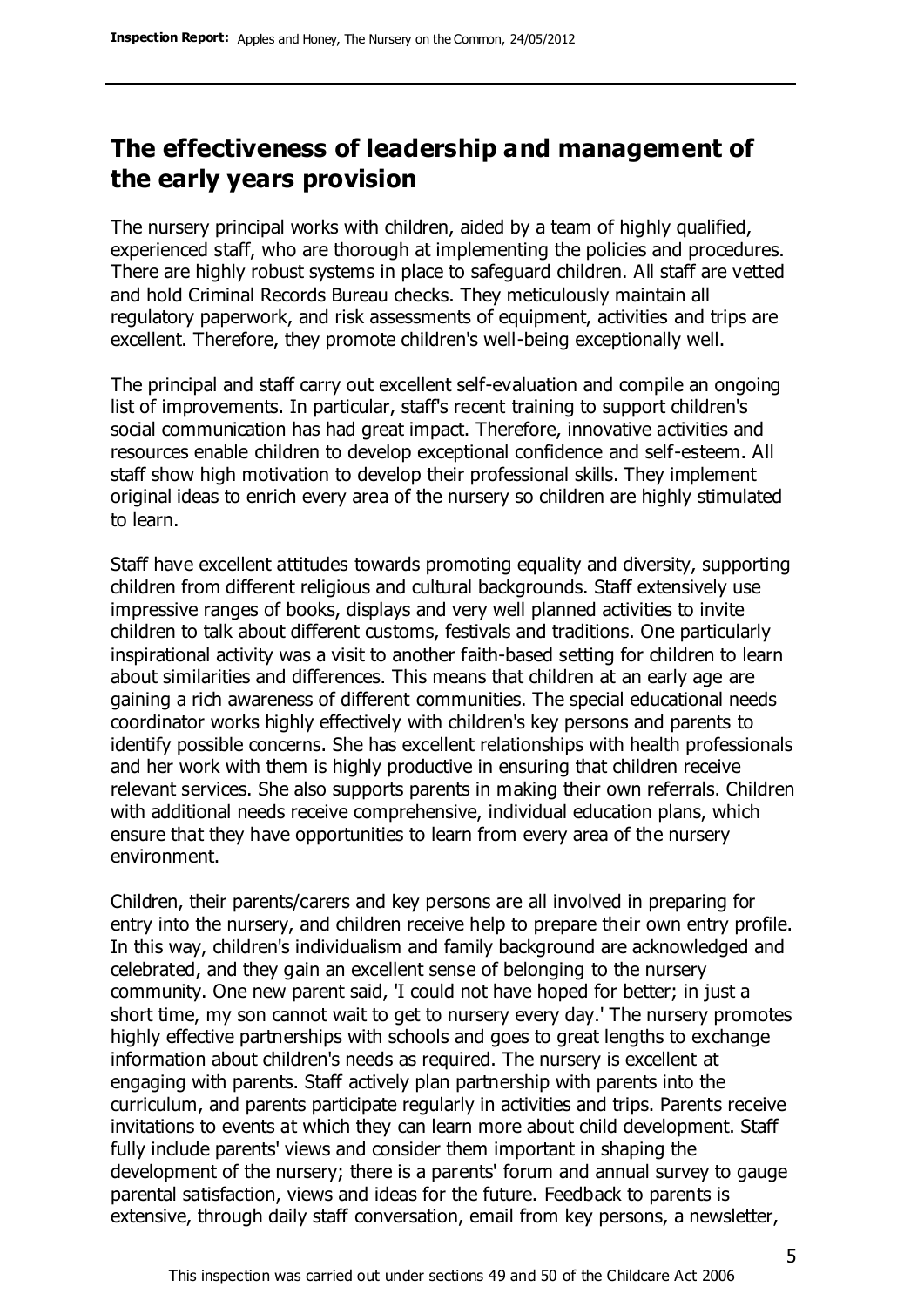and parents' evenings to discuss children's progress. Parents say that they are very happy with the quality of information they receive.

### **The quality and standards of the early years provision and outcomes for children**

Children are extremely happy. Staff's nurturing skills and attentive planning for social and emotional development enable children to build strong, trusting relationships with key persons and to enjoy friendships. Children are extremely confident and competent in communicating their thoughts. Exemplary organisation of the rooms and equipment helps children move around independently and safely. Children show that they feel entirely safe through their attitudes and dispositions.

Children show high levels of independence, imagination and involvement. They select activities from the abundant range on offer as they move freely through rooms and outside. All areas provide imaginative spaces to play in and learn from; children cut, write, draw and play offices in workshop areas, inside and outside. Trips to museums, environmental centres and natural habitats stimulate exploration of the natural world to a high degree. Children conduct their own observations through making weather charts, gardening and recycling. They keep their own wormery and a water butt to feed and irrigate their vegetables and plants.

Children are very knowledgeable about customs and traditions of the Jewish faith, which are embedded into the curriculum. Staff are excellent at using festivals to enhance children's learning about the world and people. Staff model craft techniques and design-planning to inspire children to develop their own ideas. In this way, children are adept at participating in group art projects, as well as selecting and exploring art materials. Children are highly proficient at talking about their pictures, and staff have been innovative in introducing new techniques to aid children's language skills. Children record their experiences, what they have done and what they are learning, into talking tins, which they share with friends and parents. Children proficiently use construction toys, equipment and games to promote their problem-solving skills, aided by staff's highly effective teaching skills.

The nursery offers enrichment groups in literacy, numeracy and computer skills to help children prepare for moving onto school. There are currently fewer ICT resources available to children in the outdoor area than indoors. Children are enthusiastic about writing their names, recognising numerals and counting, and the staff provide these learning activities in each area of the nursery so all children are motivated to learn. Staff have excellent early years knowledge to observe and monitor each child's progress. They take great care to plan challenging, learning opportunities for each child and groups of children. This results in children having consistently good, and often excellent, levels of achievement while developing skills for the future.

All children develop a very good understanding of how to keep themselves safe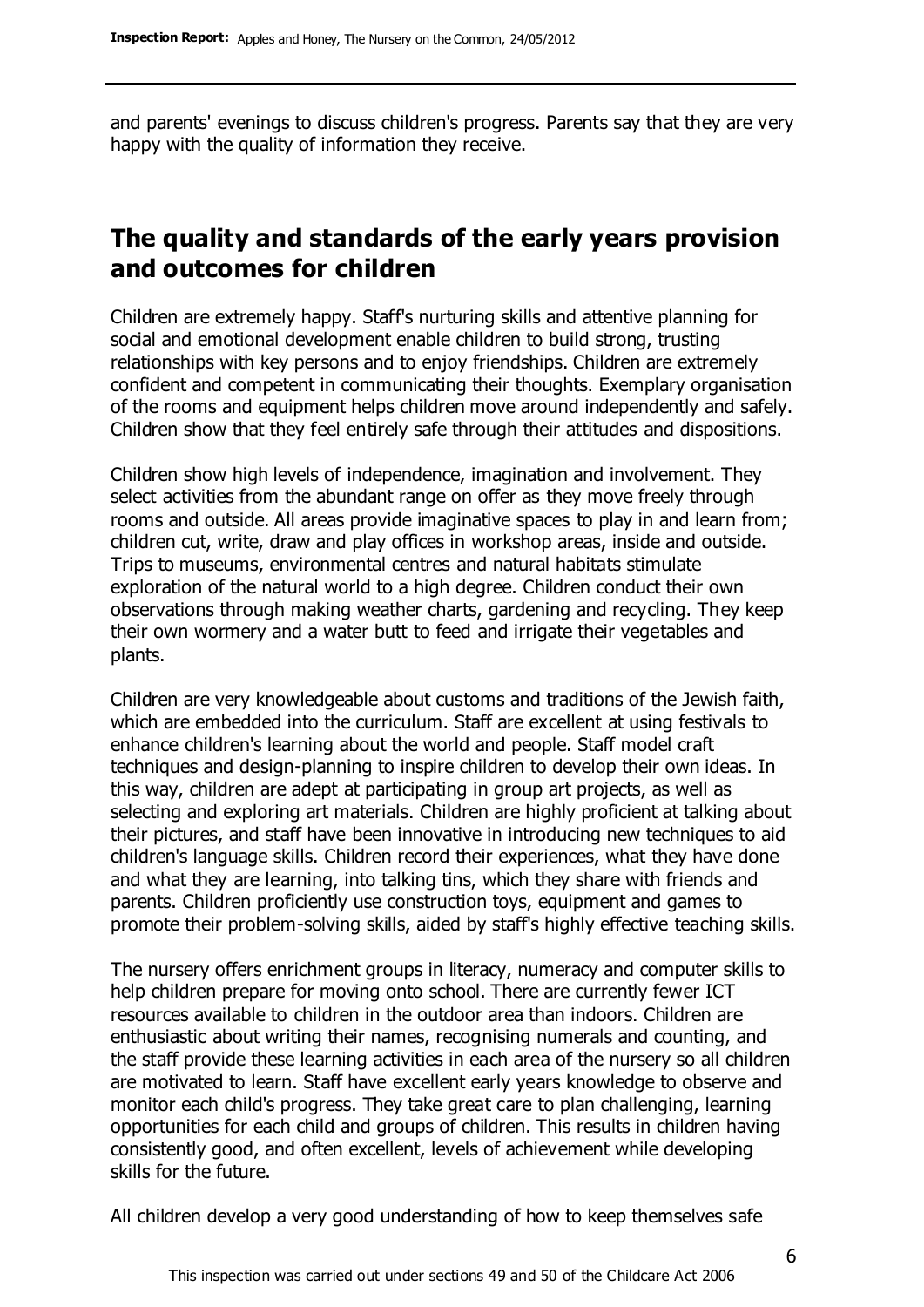and healthy. They use washing facilities independently, including in preparation for eating. They know drinking water is important for their body and sun cream is important for their skin. Children discuss the different types of fruit they are eating and give thanks for the nourishment these provide. All children learn to serve themselves and their friends and are adept at keeping their nursery clean and tidy. Staff are highly effective at planning for physical play and activities that challenge children to use their whole body. Provision of all-weather clothing enables children to be outside in all seasons. Children demonstrate exceptionally positive behaviour and high levels of self-control and are proud of their achievements. Children contribute to this friendly, vibrant nursery in a highly positive manner as they share in the richness of its community life.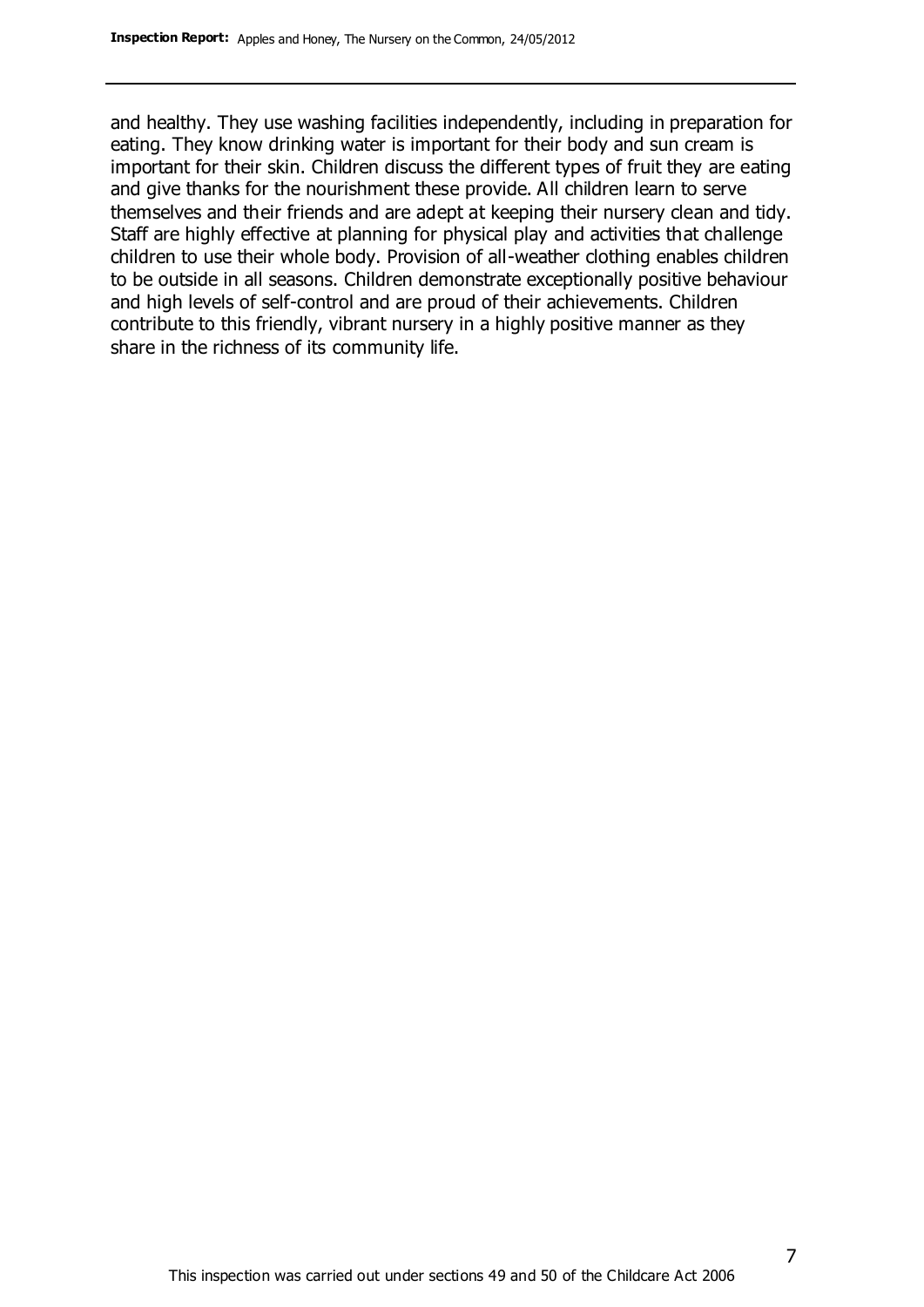### **Annex A: record of inspection judgements**

#### **The key inspection judgements and what they mean**

Grade 1 is Outstanding: this aspect of the provision is of exceptionally high quality Grade 2 is Good: this aspect of the provision is strong Grade 3 is Satisfactory: this aspect of the provision is sound Grade 4 is Inadequate: this aspect of the provision is not good enough

#### **The overall effectiveness of the early years provision**

| How well does the setting meet the needs of the      |  |
|------------------------------------------------------|--|
| children in the Early Years Foundation Stage?        |  |
| The capacity of the provision to maintain continuous |  |
| improvement                                          |  |

#### **The effectiveness of leadership and management of the early years provision**

| The effectiveness of leadership and management of the             |  |
|-------------------------------------------------------------------|--|
| <b>Early Years Foundation Stage</b>                               |  |
| The effectiveness of leadership and management in embedding       |  |
| ambition and driving improvement                                  |  |
| The effectiveness with which the setting deploys resources        |  |
| The effectiveness with which the setting promotes equality and    |  |
| diversity                                                         |  |
| The effectiveness of safeguarding                                 |  |
| The effectiveness of the setting's self-evaluation, including the |  |
| steps taken to promote improvement                                |  |
| The effectiveness of partnerships                                 |  |
| The effectiveness of the setting's engagement with parents and    |  |
| carers                                                            |  |

#### **The quality of the provision in the Early Years Foundation Stage**

The quality of the provision in the Early Years Foundation Stage | 1

#### **Outcomes for children in the Early Years Foundation Stage**

| <b>Outcomes for children in the Early Years Foundation</b>    |  |
|---------------------------------------------------------------|--|
| <b>Stage</b>                                                  |  |
| The extent to which children achieve and enjoy their learning |  |
| The extent to which children feel safe                        |  |
| The extent to which children adopt healthy lifestyles         |  |
| The extent to which children make a positive contribution     |  |
| The extent to which children develop skills for the future    |  |

Any complaints about the inspection or report should be made following the procedures set out in the guidance available from Ofsted's website: www.ofsted.gov.uk